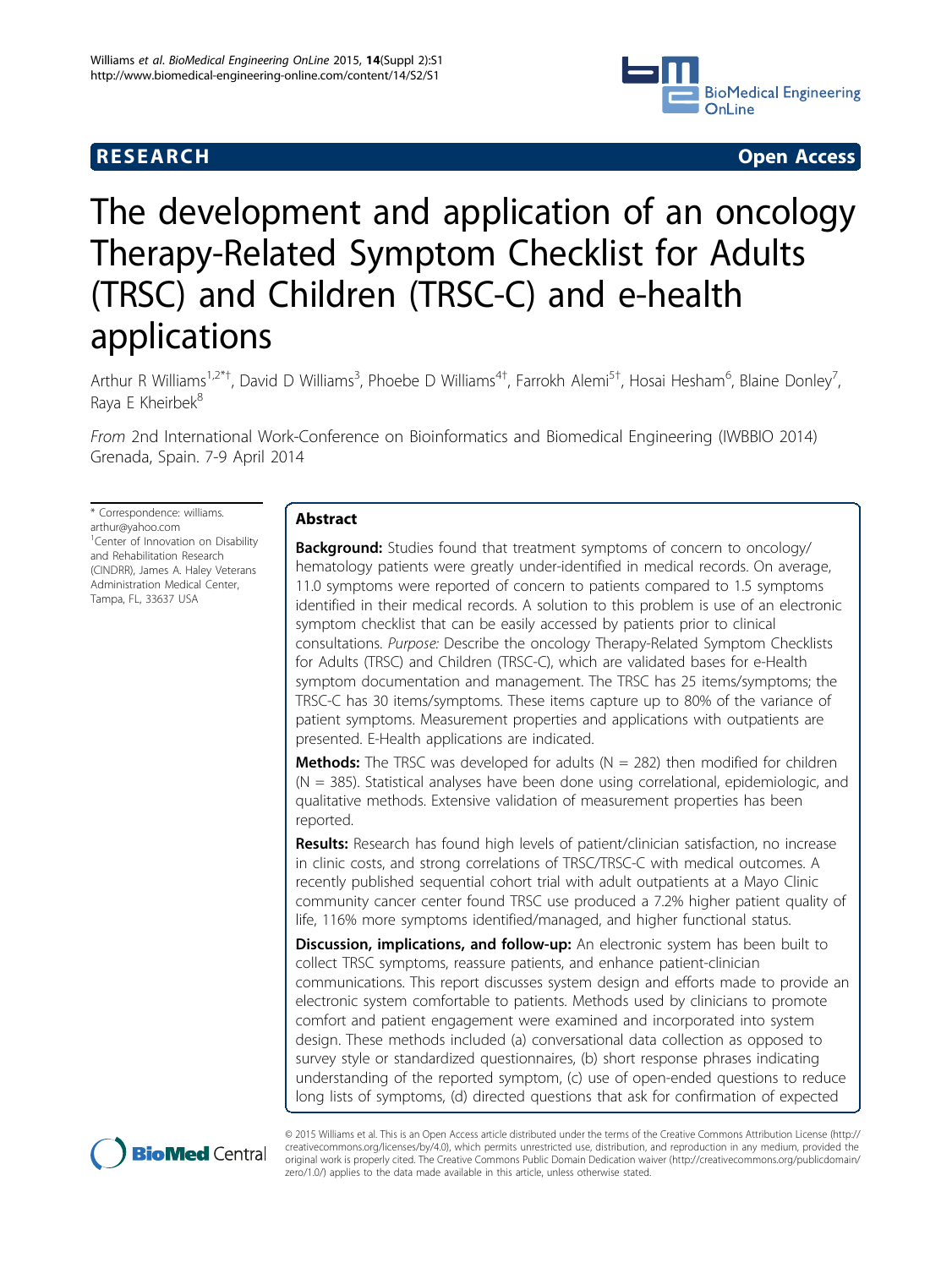symptoms, (e) review of symptoms at designated stages, and (d) alerting patients when the computer has informed clinicians about patient-reported symptoms.

Conclusions: An e-Health symptom checklist (TRSC/TRSC-C) can facilitate identification, monitoring, and management of symptoms; enhance patient-clinician communications; and contribute to improved patient outcomes.

## Background and purposes

In the USA, the incidence of cancer has been increasing for many years, treatment costs rising, and, consequently, aggregate expenditures growing. In recent years, incidence rates of some adult cancers have slowed, but treatment costs continue to rise along with the use of newer and more expensive interventions. Unfortunately, the use of newer interventions and increased survival has brought with them the increased likelihood of adverse effects of treatment affecting patient symptoms and outcomes. Many patients leave treatment due to adverse effects.

Despite the apparent slowing incidence of adult cancers, recent statistics suggest that incidence rates of cancers in children and adolescents are increasing as is treatment costs and concerns about better management of patient treatment symptoms. Recent data indicate that the costs of treating childhood cancers may exceed treatment costs for adults.

## Recognition of the need for improved management of patient symptoms

Symptoms arising from use of oncology therapies require careful monitoring for problems of adjustment to treatment regimens and for identification of adverse effects on patients. Since the 1980s, clinical guidelines in the USA have strongly urged the monitoring of subjectively reported treatment symptoms as stated by patients; however, certain factors have worked against such systematic monitoring. First, the average time spent with patients by physicians during consults is around 19 minutes but frequently less than 15 minutes, which greatly narrows time for conversations. Very limited time may be spent on topics specific to these visits [[1](#page-10-0)]. Second, the clinical interview is often unstructured with patient's being asked "what problems have you had" often without any prompts related to "problems" that may be of special concern to treatment of the patient. Third, at least until recently, the collaborative role of the patient has been lightly regarded in clinical training, in the literature, and in practice. Fourth, although changing under computerization, medical records are often poorly and inconsistently maintained. For these reasons and consistent with anecdotal reports, many observers of health care in the USA believe that patient symptoms associated with therapies were under-identified in medical records. Consequently, a valuable resource for improved treatments and outcomes - symptoms of concern to patients - was being underutilized or even ignored.

One of the earlier studies of the collection and use of patient reported symptoms was an oncology nursing study by Youngblood et al. in 1994 [[2\]](#page-10-0). The study examined the medical records of 91 patients who after clinical consultation were asked to respond to the presence and intensity of any of 37 symptoms that were of concern to them. On average, patients' medical records identified only 1.5 symptoms (range 0-9;  $SD = 1.6$ ). However, on average, these same patients self-reported 11.0 symptoms of concern to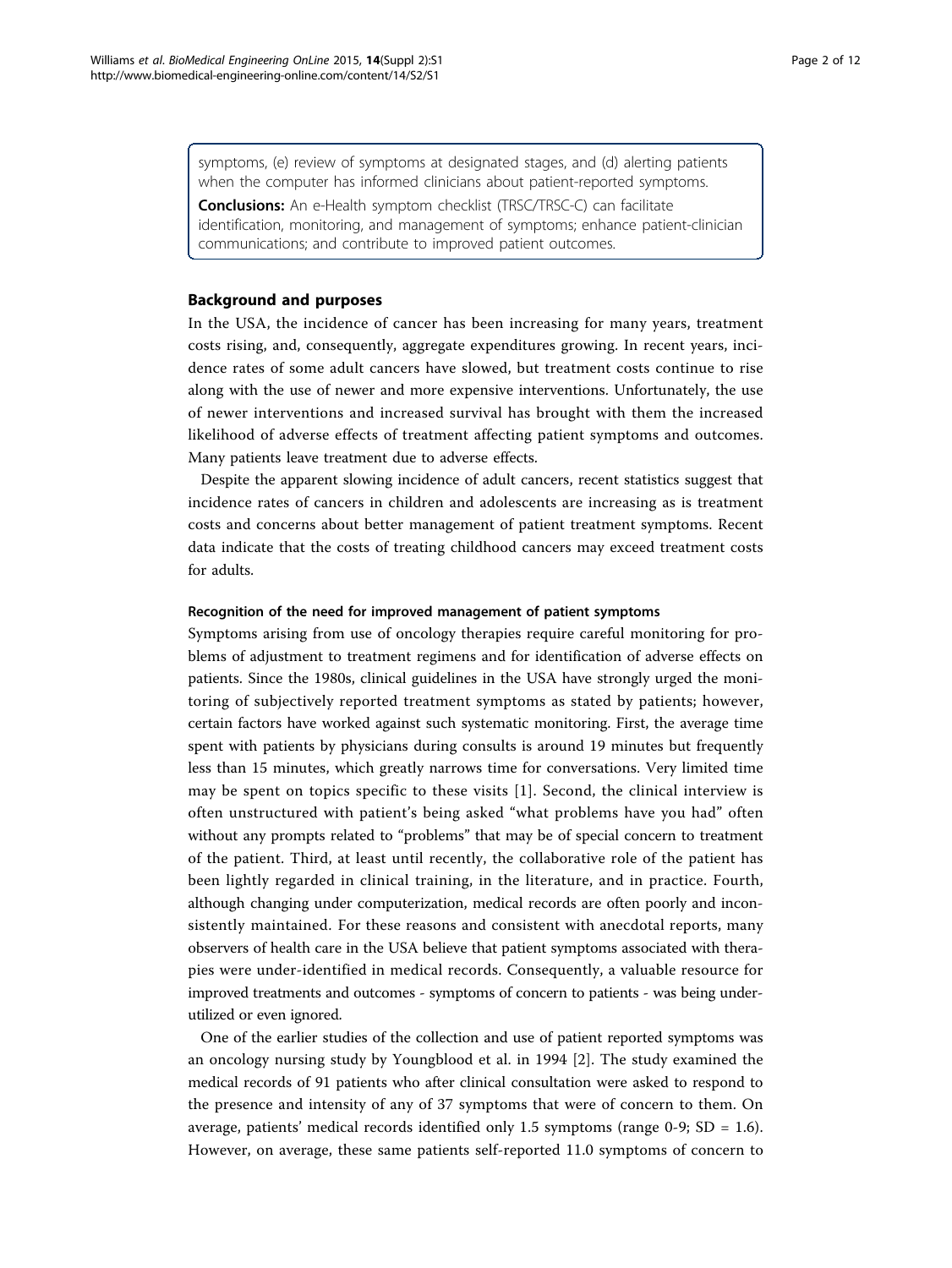them (range 0-37;  $SD = 8.0$ ). Many of the unidentified symptoms could have led to substantial changes in therapy and treatment outcomes.

## Methods

#### Creation of the Therapy-Related Symptom Checklist for Adults (TRSC)

A year following the above report another study was undertaken to develop a tool or checklist that could be readily used in oncology outpatient clinics. Essential requirements of such a tool are that it be quickly answered, easily understood by patients, not add to burdens faced by worried cancer patients, and be comprehensive in terms of checklisted symptom concerns of patients. If a tool meets all these criteria, it is deemed "clinic friendly" in that it can be readily answered by patients in busy clinics prior to their consultation with physicians or nurses.

The tool used by Youngblood et al. consisted of 37 items or symptoms drawn from Eastern Cooperative Oncology Group (ECOG) documents and the clinical experiences of the authors [[3\]](#page-10-0). It was decided to obtain a large sample using this tool, subject data collected to analysis, and determine whether a clinic friendly checklist could be produced. Two hundred eighty-two patients 18-83 years of age undergoing chemotherapy, radiation, or combined therapies at a cancer center in the Midwest USA answered the 37 item checklist that included spaces for patients to add symptoms if they desired. Few symptoms were added; therefore, these were not included in the analysis. (See Appendix A, additional file 1).

An anti-image correlation matrix was obtained, and measures of sampling adequacy (MSA) and the Kaiser-Meyer-Olkin (KMO) were calculated [[4\]](#page-10-0). Nine of the 37 items (symptoms) had MSA <0.70 and were dropped. The elimination of these items raised the KMO from 0.7984 to 0.8368. Data were subjected to principal components analysis using SPSS/PC+ Version 5.0 with results checked against routines in SYSTAT and Stata. Principal components were varimax rotated using the Jolliffe criterion, which is conservative in that more components will be retained than by using alternative criteria, and items will not be prematurely excluded from analysis [\[5\]](#page-10-0). All items with component loadings  $\geq 0.50$  were retained. This led to an additional 3 items or symptoms being dropped from the new tool. The new tool called the Therapy-Related Symptom Checklist (TRSC) has 25 items or symptoms.

The TRSC accounted for 78.8% of the variance in the study sample. Its Cronbach's alpha was 0.85, and it correlated 0.97 with summated symptom concern scores (SC) of patients on the larger 37 item checklist. It discriminated well between patients in radio- and chemotherapy with 79% of patients correctly classified in a linear discriminant analysis. The SC of the TRSC correlated significantly and in the correct direction with the functional status of patients on the Karnofsky scale ( $r = -0.35$ ,  $p < 0.001$ ).

To date, all patients and clinicians (physicians and nurses) have reported highly favorable experiences using the TRSC in outpatient clinics.

#### Creation of the Therapy-Related Symptom Checklist for Children (TRSC-C)

After the successful use of the TRSC in a number of clinical settings, it was decided to produce a children's version to be called the Therapy-Related Symptom Checklist for Children (TRSC-C) for use in pediatric and adolescent oncology clinics [[6\]](#page-10-0). Funding to produce such a tool was provided by the Alex's Lemonade Stand Foundation in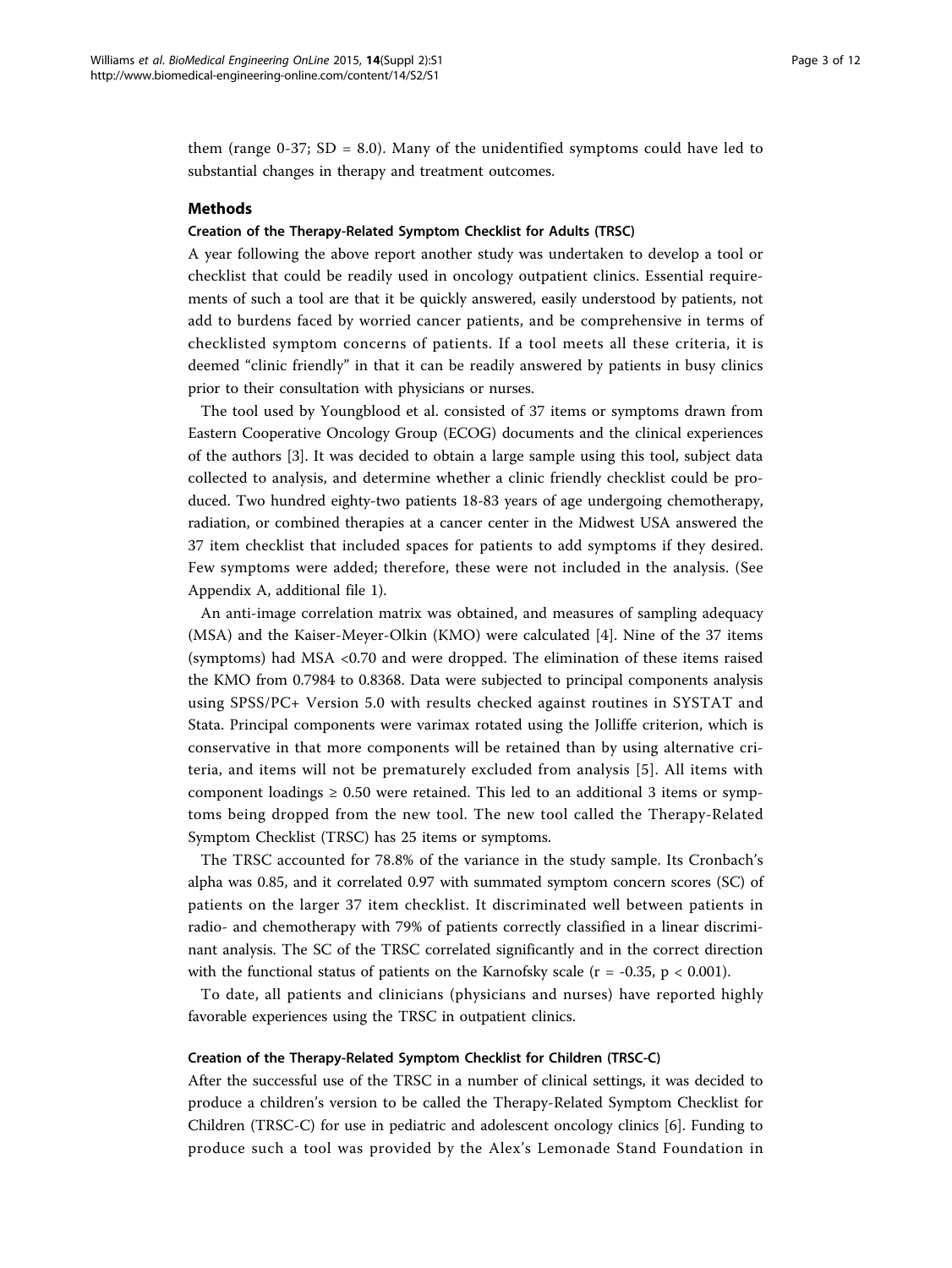Philadelphia, Pennsylvania, USA. The study to produce a calibrated instrument for children began in 2006. It involved 385 children  $(5-11)$  years,  $n = 222$ ) and teens/ adolescents (12-17 years,  $n = 163$ ) at oncology outpatient clinics in 5 university affiliated children's hospitals in the central, eastern, western, and southeastern USA.

A checklist with 34 symptoms was produced. The same scoring system as with the TRSC was used to score presence and intensity of each symptom. This 34-item list contained most of the 25 items on the TRSC plus other items mentioned in the literature and that the nurses and physicians at the 5 participating institutions believed to be useful for monitoring the symptoms of children with cancer. The items or symptoms printed on the checklist included the name of symptom followed by kid-friendly terms describing the symptom. Data were collected from children and parents participating with their children at the outpatient clinics. Teenagers generally preferred to answer the checklist themselves.

The checklists collected from children and teens were analyzed as follows. After a Bartlett test of sphericity supported the application of factor or principal component analysis to the data, the Kaiser-Myer- Olkin (KMO) was calculated. None of the items or symptoms had a KMO < 0.80; therefore, a principal components factor analysis (pcfa using Stata version 11.1) was done using all 34 items. Factors (components) were retained if they had eigenvalues of 1.00 or greater. After the varimax rotation, items were considered to load on those factors on which their loadings were  $\geq 0.40$ . All but 4 of 34 items possessed adequate loadings and were retained on the new checklist. Therefore, the new TRSC-C has 30 symptoms or items. (See Appendix B, additional file 1)

The Cronbach's alpha of the TRSC-C was 0.91. Summated TRSC-C scores correlated significantly with measures of functional status ( $r = -0.32$ ,  $p = 0.02$ ). The correlation of the TRSC-C with a well known measure of pediatric quality of life, the PedsQL, was  $r = -0.68$ ,  $p < 0.0001$  [[7\]](#page-11-0). The TRSC-C accounted for 53% of the variance in the study sample, since children and teens tended to be somewhat heterogeneous groups. Older patients reported somewhat higher mean symptom concerns on 11 of the 30 symptoms on the checklist. For this reason, it has been suggested that checklist use be examined carefully when answered by children and teens.

#### Results

#### Use of checklists in different settings

Both checklists have been used in different clinical settings with favorable comments received from clinicians and patients. The TRSC and TRSC-C are available in Spanish language versions, Chinese versions, Pilipino (Tagalog), Bahasa Indonesia, Thai, and are being developed and examined for use in other cultural settings in Europe and Asia. One study is underway in Africa. Clinicians have found that the checklists can be used for anticipatory guidance with patients; that is, discussions with patients can become more focused and deal explicitly with symptom management and treatment concerns.

Recently, a published sequential cohort study done at a Mayo Clinic community based outpatient cancer center has shown that use of the TRSC during treatment can improve the number of symptoms identified and managed in the medical record by 116%, significantly improve (both clinically and statistically) the health related quality of life of patients (HRQL), and significantly improve the functional status of patients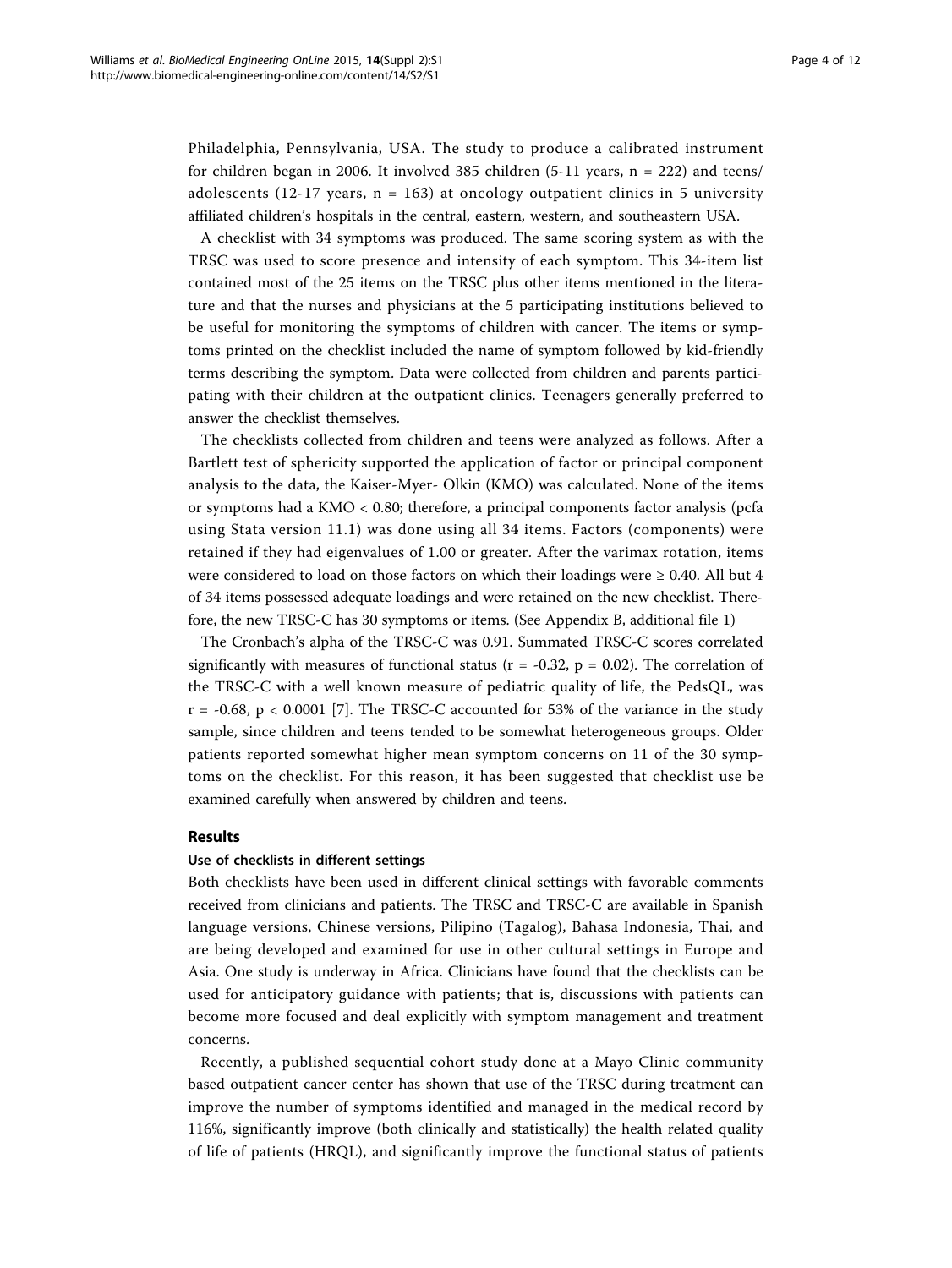[[8\]](#page-11-0). Data also indicate that the number of symptoms documented and managed initially are higher in the treatment group, but decrease over time in the treatment group but not in the control group. This result is consistent with expectations about the use of the TRSC to properly identify and address all important symptoms of concern to patients.

The findings associated with TRSC use are consistent with a call by the World Health Organization (WHO) and others to use checklists to avoid surgical and other medical errors [[9\]](#page-11-0). This call should be extended to include all kinds of services (not only surgery) that can be improved through presentations of simple lists of items or symptoms, procedures, or activities that might enhance patient recall, improve clinician-patient communications, and promote anticipatory guidance collaboratively among patients and clinicians.

Although the TRSC was originally developed to meet needs for better symptom identification and improved clinician-patient communication, the authors and users of the TRSC and TRSC-C have noted that other possibilities for use of the instruments exist. First, the checklists themselves correlate highly with quality of life measures, which suggest that the TRSC might be able to be used as a proxy measure thereby reducing paperwork burdens. Second, although it cannot be discussed in this paper, the TRSC and TRSC-C appear successful in capturing symptom clusters, which is a new and important area in the management and treatment of cancer. Third, the checklists allow symptoms to be systematically monitored across time.

#### Conclusions from clinical outcomes reports

Early studies were done of TRSC use at distant clinics using two-way video communications and the collection and storing of data in a computer [[10\]](#page-11-0). These studies indicated that both clinicians and patients were very much in favor of the use of TRSC, since the new checklist was much more clinic-friendly and relevant to treatment than previously used tools. For example, some previously used tools were complex with many interpretation difficulties surrounding questions or items provided to patients. These issues required extended time and discussions about the meaning of questions rather than treatment issues or direct concerns of the patients. Completion of these tools frequently required more than 20 minutes, while the TRSC is easy to complete in only 3-5 minutes. The early TRSC studies also found that computerization allowed clinicians and patients to easily and efficiently review symptoms reported during prior encounters and on-going treatments [[10](#page-11-0)].

## Discussion, implications, and follow-up

Below is a discussion of how the TRSC symptoms (or items) are being used to develop and pilot test an electronic system that will allow frequent communications among clinicians and patients using common language. This system combines computer algorithms with telephone-voice communication capabilities. The system encourages frequent contacts between patients and clinicians rather than relying solely upon fixed clinic visits and completion of paper versions of the TRSC prior to these visits.

#### Usable Information Technology (IT) applications

Among the earliest users of the TRSC were geographically remote clinics in Kansas in which two-way video communications technologies were used [[10,11](#page-11-0)]. High levels of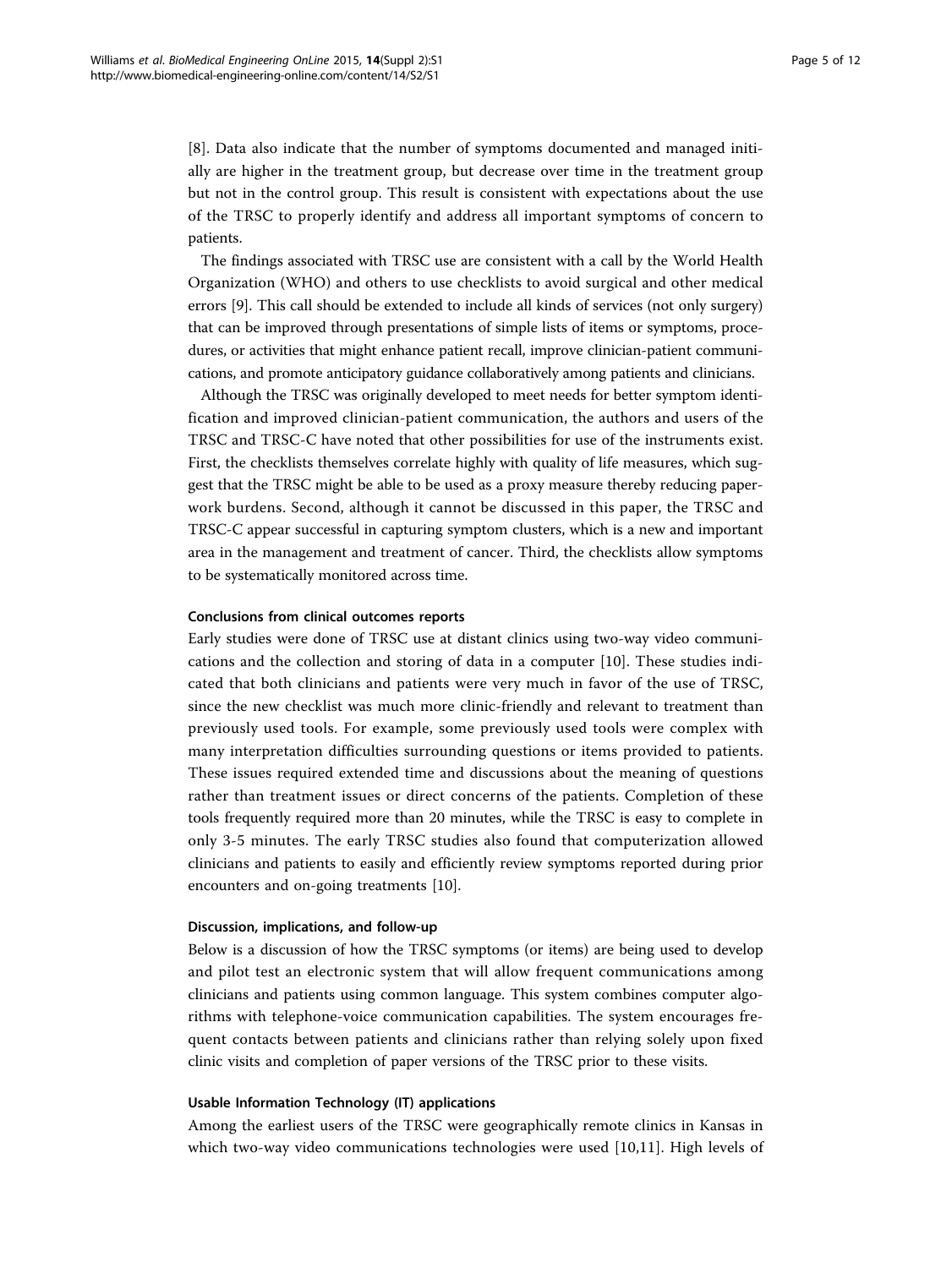clinician and patient satisfaction with TRSC use in these settings as well as more traditional ones led to increased discussions about future online and telecommunications applications of the TRSC and its checklisted symptoms. Now that the TRSC has been shown to adequately capture patient symptoms and has been demonstrated to improve patient outcomes, attention is being given to development and testing of an electronic automated system for use by patients and clinicians. Such a system combined with computer algorithms might be used to flag patients and send these flags to clinicians when symptoms or symptom clusters indicate that such contacts might be helpful.

The system now being piloted incorporates capacities of computers for storage, retrieval, and responses using algorithms. It includes a human voice capability (noted below) to respond to patient inquiries or to make calls to patients over the telephone. Such a system can be used to improve communications among physicians, nurses, and patients preceding or following face-to-face clinic consultations.

Many discussions of the use of electronic systems in the literature remain narrow in that their emphasis is on data collection methods that follow a biomedical interview format that is known to reduce satisfaction of both providers and patients [\[12](#page-11-0)]. Better health outcomes are achieved when interviews 1) allow the patient to express his or her needs, 2) the doctor explores symptoms, and 3) the patient is informed [\[13,14](#page-11-0)]. There is increasing recognition that a computerized interview process can be therapeutic, particularly when it is used to supplement traditional clinical visits and interventions.

An interview, therefore, can be far more than data collection or documentation. It is an opportunity to tell and demonstrate to patients that they are important and that their symptoms and concerns matter, not the least, in the management of disease symptoms and treatment outcomes. Indeed, the visible and appropriate application of new technologies and methods can demonstrate to patients that steps are being taken to incorporate their concerns into treatment. An interview can encourage and invite patients to actively share information, participate in, and collaborate with clinicians in their treatment [[13\]](#page-11-0). There are increasing reports of successful use of computers in clinical settings, particularly those in which sensitive information is solicited from patients [[15-18](#page-11-0)].

In a computerized electronic environment, patients' adherence to treatment and identification of treatment paths or patterns acceptable to them can be facilitated by the sophistication with which computer algorithms are empathic, convey information accurately, and provide patients with timely answers to questions. In recent decades, there have been many attempts to create computers that can show feelings or affect to patients [[19\]](#page-11-0). Studies of computerized therapy demonstrate that patients can feel better after interacting with a computer [\[20\]](#page-11-0). These studies confirm that machines, if properly designed, can be perceived by patients as a helping resource.

The remainder of this paper is a somewhat abbreviated discussion of features that are incorporated into the computerized pilot implementation of the TSRC that is underway. This pilot demonstration was designed to show patients' that their treatment symptoms could be more successfully managed through improved symptom identification using an electronic system and increased collaboration with clinicians about how to alleviate their symptoms. Affective behaviors of the patient are addressed. For example, the electronic system being piloted recognizes that acknowledging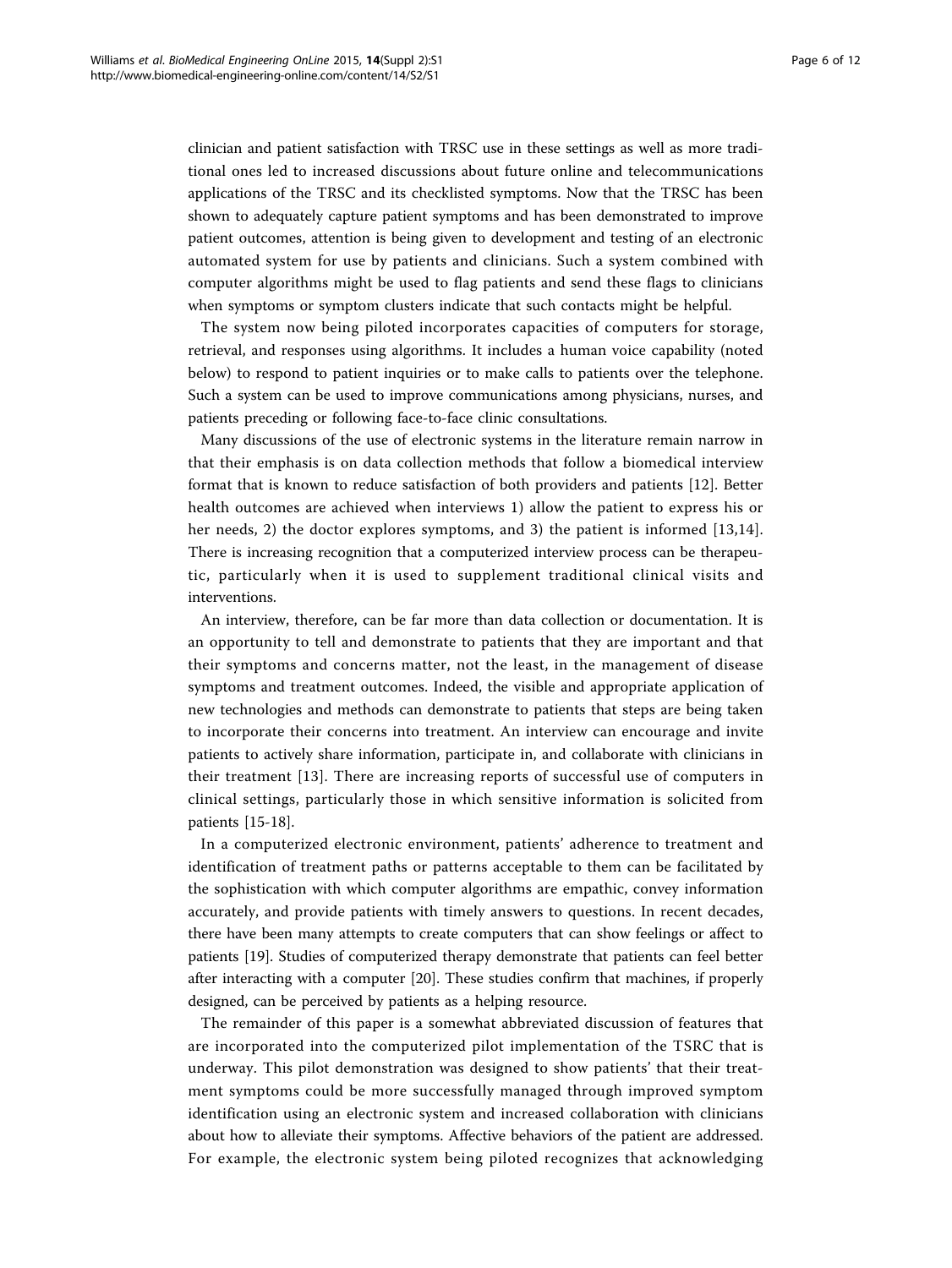patients' symptoms is different from showing sympathy [[21](#page-11-0)]. Recognition validates patients' emotions; sympathy is the sharing of feelings. If a patient reports "I feel awful," a possible way of *recognizing* the symptom is to explore it further. In such instances, the computer can ask: "Tell me more why you feel awful." A sympathetic response shares the feeling by saying: "Sorry to hear that." Recognition verifies how and why the patient feels awful while the later shares the feeling. A machine that shows only sympathy is fundamentally flawed as patients know that machines do not feel. Sympathy from a machine is not credible. On the other hand, machines that show that they have understood the symptoms expressed by the patient fulfill the role that patients expect from these machines, i.e. to explore, record, and report what symptoms the patient faces.

## How to show understanding

When computers interview a patient about their symptoms, the interview provides an avenue to establish a helping relationship and show that patient symptoms have been recognized by the computer. This section describes specific interviewing techniques the computer can use to show understanding of patients' symptoms.

#### Random change

Patients will differ on which symptom management techniques work best for them. To be viewed as credible, the computer must select and modify interactions with patients based upon patient responses over time. The concerns and treatment symptoms of patients will vary over time, particularly as treatment progresses. The patient may become angry, anxious, in denial, vague, tired, and might want to embellish. The computer needs to recognize the situation and take corrective action. Not surprisingly, this may make each computer interview unique. The techniques that will be described should vary to fit patients' moods and expectations, a task that is difficult and may not always be possible. Techniques used by the computer also should vary randomly just to introduce variety, avoid repetition, and minimize perceptions that the computer is insensitive to the patient's mood. Flexibility in how the computer asks questions suggests to the patient that the interview is tailored to their unique needs and reassures patients that although a computer is being used, they are not being treated merely as an object [[13](#page-11-0)].

## Changing format

Computers can ask about patient symptoms in different ways.

1. It can ask an open ended question such as "What are the symptoms you are experiencing since our last call?" Patients' responses are matched to keywords.

2. It can ask if the patient has a specific symptom, as in "Do you have fever?" To do so for many symptoms would lead to a long interview.

3. In order to avoid many questions, several symptoms may be combined into a group. The computer might ask about a group of symptoms such as: Did you have fever, vomiting or headache? The computer groups the symptoms together based on previous responses so that they share the same response. At least three methods exist for how symptoms could be clustered together. One could base the decision on probability of the remaining symptoms conditioned on symptoms reported at this point in the interview. It may be based on the history of the patient's reported symptoms. It may be based on population analysis of symptoms and the frequency with which symptoms co-occur.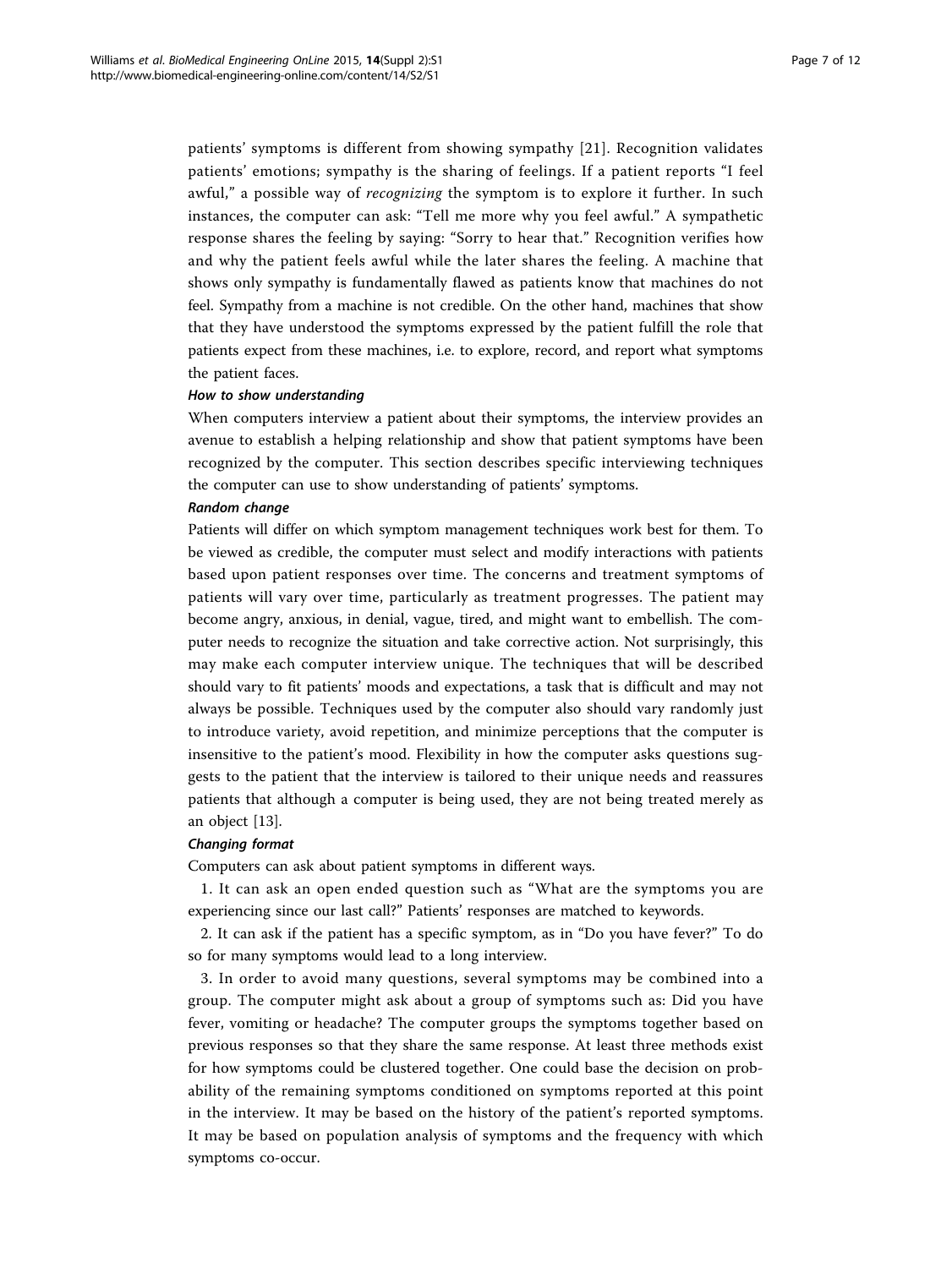4. It might change the words used in asking the same question. It might ask "Did you vomit," "Have you vomited," or "Did you throw up?" These get to the same underlying symptom but use different words.

By changing the format of asking questions, a computer can better meet the needs of the patient. While change does not show understanding, a failure to change despite patients' utterances will signal to the patient that the computer has not understood him/her. Changing question formats not only reduces monotony but also reassures patients that the interview reflects their needs.

#### Levels of error response

Computers sometimes do not understand patients' responses, especially open ended ones. In response to the question "what symptoms have you experienced since the last call?" the patient may say words that are not registered correctly, or are symptoms that the computer had not anticipated. In such instances, the patient can feel misunderstood and, if this persists, become frustrated.

There are several techniques to reduce misunderstanding and to prevent frustrations. The machine is perceived as flexible by having different ways to solve a problem. A computer must have incorporated into its programmed code some ways to distinguish the causes of error and respond accordingly. An error may occur if the patient has given an unanticipated response, has not said anything, or if there is too much background noise. If nothing has been clearly stated, the computer gives a new example of what is expected and asks the patient if he/she wants to have more time. If there is too much noise in the background, the computer acknowledges the noise and asks if the patient can press keys on the keypad to continue. If the patient says a word that is not among the keywords used by the computer, then the computer needs to acknowledge the problem and ask for another way of saying the same thing. If the word is still not understood, the computer can record the symptom and have a human being review the recording or transfer the call to an operator for help. Either way, responses to each error message must be uniquely different so that the patient does not feel trapped and forced to abandon the interview. These steps call for error processing routines that can discern the cause of the error.

#### Transitional statements

During the interview process, the computer makes clear transitional statements. For example, "I have reviewed the symptoms you had in our last call. Let me check now if there are any new symptoms." These statements prepare the patient for what is coming next, shows progress, and acknowledges what has occurred so far. Transitional statements are common in conversations and are a necessary step for meeting patient's expectations [[22](#page-11-0)].

## Explicit verification

A computer that is collecting data on patient's symptoms can explicitly show understanding by checking with the patient that the recorded symptom is correct. This can be done by repeating the same words used by the patient or, preferably, use alternative words that have the same meaning. Explicit verification of symptoms is very mechanical and re-wording is often used to break the monotony. For example, when a patient reports "I threw up last night" the computer may validate this feeling by saying "Last night you vomited." In our pilot study, we ask the patient an open ended question: "Tell us how you felt since our last call?" The response to this open-ended question is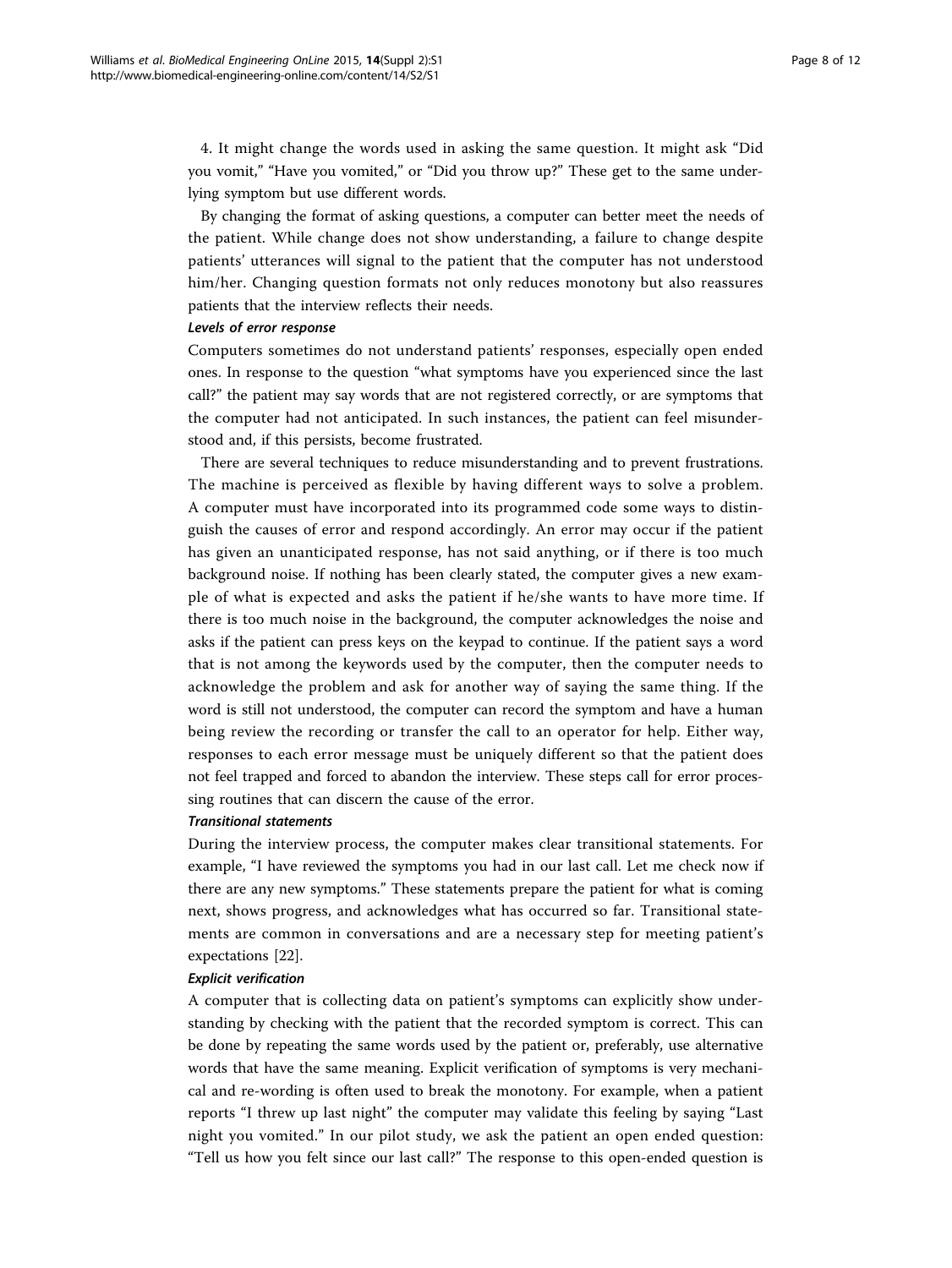verified by standardized words used by the machine. If the patient says: "I felt tired." The computer matches the word "tired" and classifies it as "fatigue" and might say: "You are reporting fatigue." Finally, computers can provide a summary of symptoms collected from the patient. A statement such as "So far, you have reported that you have fatigue and vomiting," is also an example of explicit verification.

## Signs of deliberation

The length of the pause gives the impression that the computer is thinking through the patient's statement. The computer might say: "I see." Or, it might say: "I am going to come back to this later." These and other similar statements suggest that an important statement has been made by the patient.

## Connecting to history

In this approach, the patient's symptom is validated by connecting it to the patient's history. The computer might say: "This is a new symptom." Or it might say: "You also mentioned fever last time. It seems you continue to suffer from it." A history shows to the patient that not only the computer has understood the current symptom but it also has captured and understood past reports.

### Asking for more details

Asking for more details shows the patient that they are being heard. When the patient says "I threw up" the computer might respond: "How severe was it?" "Was it after dinner?" or "Was it a projectile?" In our pilot, we routinely asked about the severity of a symptom after each symptom. In addition, computers can ask about chronology, bodily location, quality, quantity, setting, any aggravating or alleviating factors, and associated manifestations. The details may or may not matter but asking about them indicates that the original report of the symptom was understood.

## Suggesting coping methods

One way to acknowledge the presence of a symptom is to suggest methods that can be used to cope with the symptom. For example, if the patient reports vomiting, then the computer can ask "I see that you were prescribed pills for vomiting. These are the small blue pills. Are you taking these pills?" These additional statements reassure the patient that their reported symptom has been understood. If symptoms are considered very severe, or if symptoms are a threat to successful treatment outcomes, the patient can be put in touch with a clinician through telephone and by computer generated messages. Clinicians also can instruct the computer to more frequently and explicitly monitor a particular symptom of concern.

#### Active listening

Computers can listen tirelessly to the patient but when the patient pauses it is important to use active prompts to encourage additional comments. After the patient has reported one symptom, the computer can prompt for more detail by re-wording the patient's reported symptom into a question. It may ask "You felt short of breath?" A pause after such a question would solicit more details. Whether these details are on the checklist of symptoms is not material when improved communications is a primary objective. The fact that the patient provides these details confirms to the patient that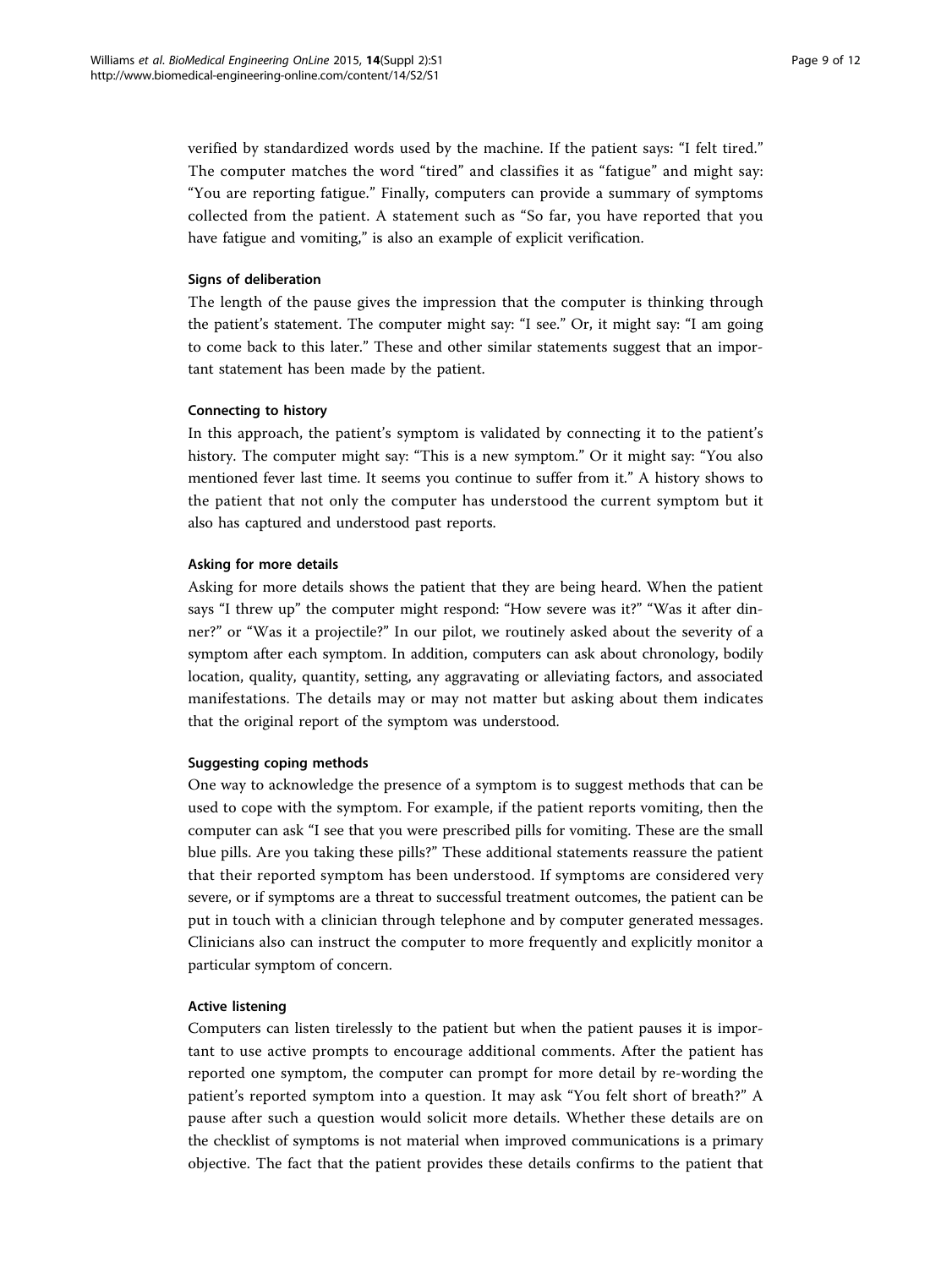the computer has understood earlier reports of the symptom. Active listening might also take the form of short phrases such as "Tell me about another symptom?" or "Tell me more" for short.

## Getting to "Yes"

An important way to reassure patients that they have been understood is to anticipate their responses by asking leading questions. Clinicians often do this. Early in clinic visits clinicians ask general questions but later during the same visit good clinicians ask questions that anticipate patients' responses [[23,24\]](#page-11-0). Leading questions signal that the clinician has arrived at conclusions. A computer can do the same. It can change questions into declarative statements and follow these with brief verifications. For example, if the computer, based on the patient's history, anticipates that the patient has fever, it may change from "Do you have fever?" to "You still have fever, right?" The response to these leading questions is organized to be "Yes." It signals to patients that the computer is aware of their condition.

#### Reporting on human connection

An easy way for computers to tell the patient that they are being understood is to report that their data has been communicated to their clinicians. Even if the data are not yet examined by a clinician, the computer needs to inform the patient. A statement such as "The symptoms you reported in the last call were sent to the office of  $X$ " reassures the patient. When the clinician indicates need for closer monitoring of a symptom, the computer can also alert the patient with a statement such as: "Your doctor [or nurse] was concerned about your fever and wanted us to call this morning to verify that it has subsided."

#### A few technical details concerning the pilot study

The TRSC computer interview works on an Interactive Voice Response telephone system. It has extensive orientation statements, alerting the patient of passage from one section of the interview to another. It reviews symptoms reported in past calls one-by-one and provides a summary of its findings at end of the section. It then groups remaining symptoms into cohesive categories or clusters and asks about both individual symptoms and clusters. It ends with an open question: What other symptoms have you experienced since our last call?" It matches responses to keywords and acknowledges the responses selectively. The system is built on progressive error messages that transfer the call to human operator if the system fails to address the error. It uses active listening techniques to solicit more symptoms after open ended questions. It reports to the patient the extent to which symptoms have been reported to his/her clinicians. It asks leading questions towards the end of the interview. It changes the format of asking questions and the words used to describe a symptom. It explores details of symptoms asking for severity or other features of the symptom. The TRSC computer interview is now at early phases of creating a computerized interview that mimics real conversation with undertones and meaning not only in what is said but what is not said as well.

## Conclusions

Data on the impact of these innovations on patients' health care outcomes will be collected in a larger study following completion of the pilot now in progress. A comprehensive but useable theory concerning what makes a computer interview more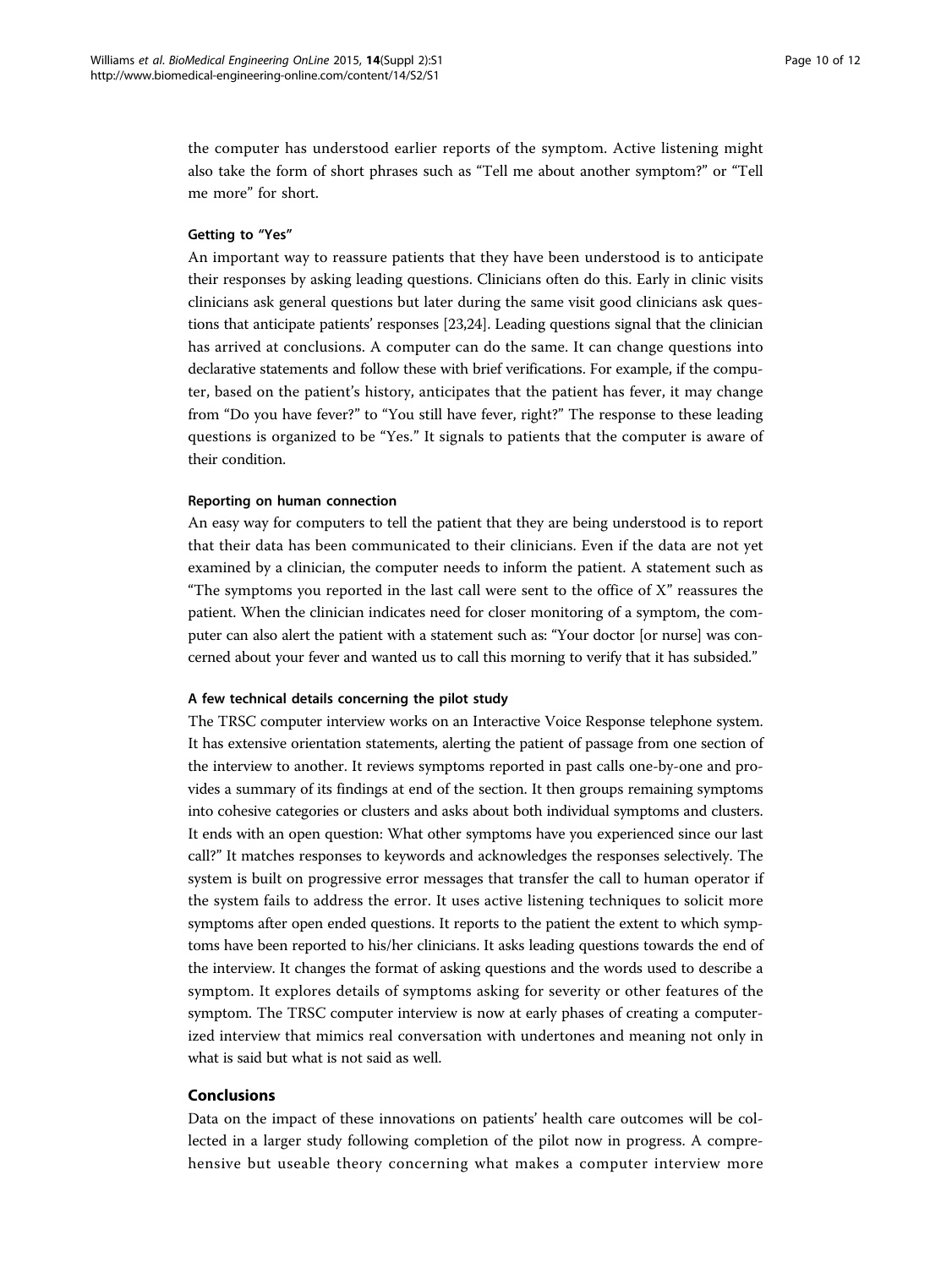<span id="page-10-0"></span>empathetic and clinically relevant has not been developed. Such a theory may emerge from this pilot and additional work with the system now being developed. The system now incorporates many suggestions from the literature, but it and study findings should be of increasing interest to clinicians and information scientists as more experience with its use is obtained.

#### List of abbreviations used

**HROL** Health Related Quality of Life KMO Kaiser-Myer-Olkin PedsQL Pediatric Quality of Life Inventory SC Symptom Concern Score, summed score from the TRSC or TRSC-C TRSC Therapy-Related Symptom Checklist for Adults TRSC-C Therapy-Related Symptom Checklist for Children

#### Competing interests

The authors declare that they have no competing interests.

#### Authors' contributions

All authors were involved in the drafting and revising of the manuscript for critical intellectual content. All have given final approval for the version to be published and agreed to be accountable for all aspects of the study and manuscript.

Conception and design of the manuscript are the primary responsibility of ARW, PDW, FA, but all authors have contributed.

Data analysis was contributed by DDW, ARW, FA.

The primary development of computer algorithms and voice systems were BD, FA.

Evaluations of computer algorithms for the pilot study were done by BD, FA, HH, REK, PDW, ARW.

#### Acknowledgements

We wish to acknowledge the services Arthur Ross Dauz Williams who provided the trained speaker/actor's voice that allows the system now being piloted to use a "human voice" rather than a computer generated one. Some of the authors of this study are full or part-time employees of the US Department of Veterans Affairs. However, the views expressed in this paper do not necessarily represent the views of the US Department of Veterans Affairs or the official policies of the Department or US Government.

#### Declaration

Publication costs for this article were funded through a research incentive account of Dr. AR Williams at the University of South Florida, Tampa, Florida.

This article has been published as part of BioMedical Engineering OnLine Volume 14 Supplement 2, 2015: Select articles from the 2nd International Work-Conference on Bioinformatics and Biomedical Engineering (IWBBIO 2014). The full contents of the supplement are available online at [http://www.biomedical-engineering-online.com/supplements/14/S2](http://iwbbio.ugr.es).

#### Authors' details <sup>1</sup>

<sup>1</sup>Center of Innovation on Disability and Rehabilitation Research (CINDRR), James A. Haley Veterans Administration Medical Center, Tampa, FL, 33637 USA. <sup>2</sup> Health Administration and Policy, College of Health and Human Services George Mason University, Fairfax, VA, 22030 USA. <sup>3</sup>Health Services & Outcomes Research, Children's Mercy Hospitals and Clinics, Kansas City, MO, 64108 USA. <sup>4</sup>School of Nursing, Kansas University Medical Center, Kansas City, KS, 66160 USA. <sup>5</sup>Chief of Performance Improvement, District of Columbia Veterans Administration Medical Center, Washington D.C., 20422 USA. <sup>6</sup>Otolaryngology Section Chief, District of Columbia Veterans Administration Medical Center, Washington D.C., 20422 USA. <sup>7</sup>Quaso LLC, Montross, VA, 22520 USA. <sup>8</sup>District of Columbia Veterans Administration Medical Center, Washington D.C., 20422 USA.

#### Published: 13 August 2015

#### References

- Tai-Seale M, McGuire TG, Zhang W: Time allocation in primary care office visits. Health Serv Res 2007, 42(5):1871-1894, No similar study of oncology clinics has been found.
- 2. Youngblood M, Williams PD, Eyles H, Waring J: Runyun: A comparison of two methods of assessing cancer therapyrelated symptoms. Cancer Nurs 1994, 17(1):37-44.
- 3. Barry MJ, Dancey JE: Instruments to measure the specific health impact of surgery, radiation, and chemotherapy on cancer. In Outcomes Assessment in Cancer: Measures, Methods, and Applications. London: Cambridge University Press; J Lipscomb, CC Gotay, C Snyder 2005:201-215.
- 4. Williams AR, Williams PD, Ducey K, Sears A, Tobin-Rumelhart E: A Therapy-Related Symptoms Checklist (TRSC) for oncology patients: A self-report: instrument development. In Individual, Family, and Community Promoting and Restoring Health and Well-Being. Quezon City, Philippines: JMC Press;PD Williams, AR Williams 2000:85-100.
- 5. Jolliffe IT: Principal Component Analysis. Second edition. New York: Springer-Verlag; 1986; 2002, edition by the same publisher.
- 6. Williams PD, Williams AR, Kelly KP, Dobos C, Gieseking A, Connor R, et al: A symptom checklist for children with cancer: the TRSC-C. Cancer Nurs 2012, 35(2):89-98.